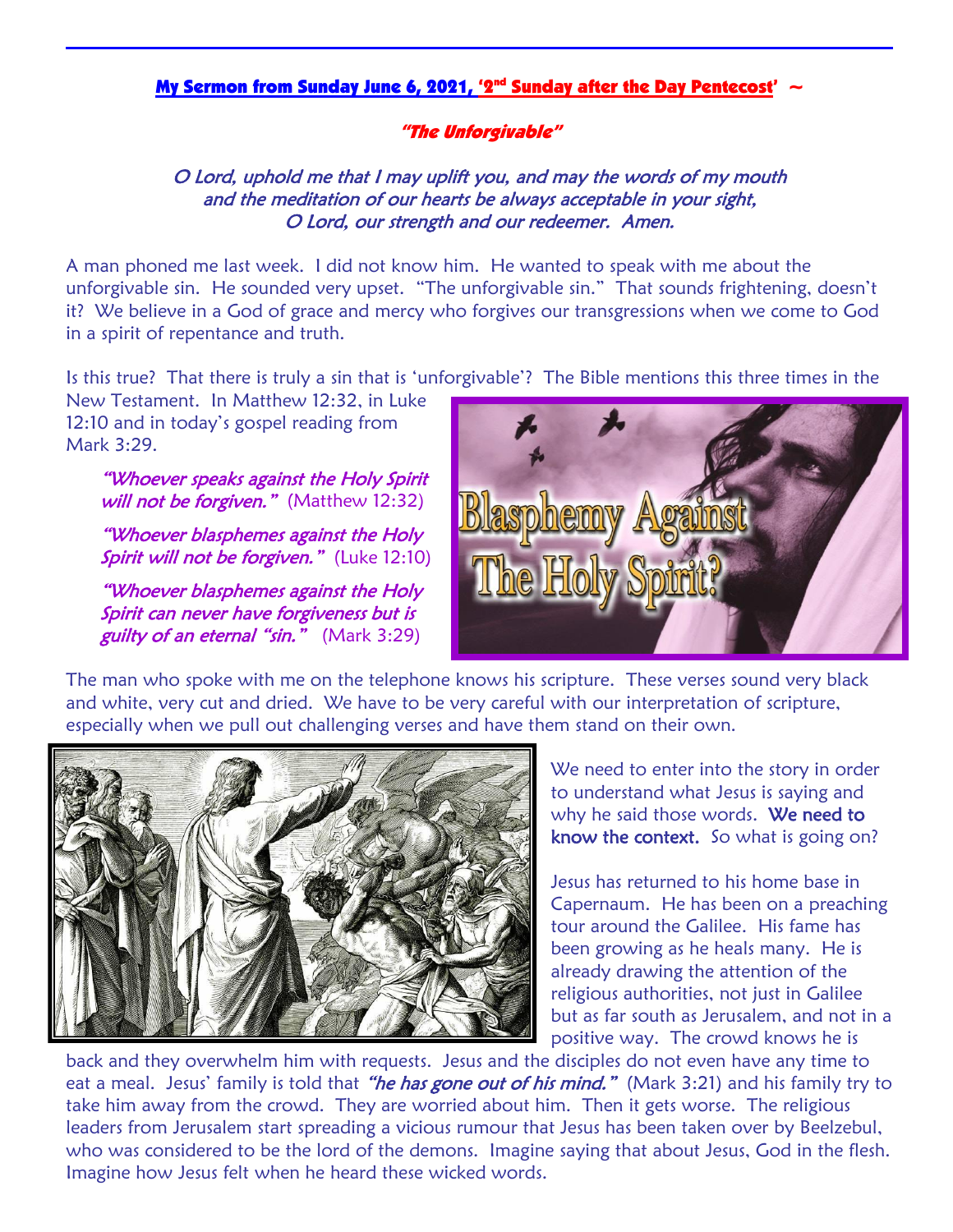Jesus calls the religious leaders to him and speaks to them in parables. He begins by asking them how he could be Satan if he is healing people against their demons? "How can Satan cast out Satan?" Jesus doesn't use the name Beelzebul. He goes right to the source, to naming the enemy. So of course the accusation of the religious leaders is completely unfounded. If Jesus were Satan then why would he be healing people?

Jesus is going after Satan not by dividing him from inside but from the outside. Satan is the strong man in Jesus' parable whom Jesus will bind up.

### Jesus then gives this teaching;

## "If a kingdom is divided against itself, that kingdom cannot stand. And if a house is divided against *itself, that house will not be able to stand.*" (Mark 3:24)

On June 16, 1858, just 3 years before the American Civil War began, Abraham Lincoln, who would become president in 1861, gave a speech on disunity in the United States. Lincoln was against slavery. He begins his famous speech by quoting from Mark's gospel:

# "A house divided against itself, cannot stand.

# I believe this government cannot endure permanently half slave and half free.

I do not expect the Union to be dissolved — I do not expect the house to fall — but I do expect it will cease to be divided.

It will become all one thing or all the other.

Either the opponents of slavery will arrest the further spread of it, and place it where the public mind shall rest in the belief that it is in the course of ultimate extinction; or its advocates will push it forward, till it shall become lawful in all the States, old as well as new — North as well as South."

As Christians and as Canadians, I believe that Jesus' words hold true today. We must stand together, Indigenous and non-Indigenous, in this country of ours and walk together, all of us, in truth and in reconciliation.



Jesus goes on to condemn the religious leaders who believe that he is filled not with God, not with the Holy Spirit, but with Satan. He tells them that they will never be forgiven for believing that the Saviour of the World is in reality Satan. He tells them that they are "*guilty of an eternal sin*."

Mark's gospel is clear that Jesus is only condemning the scribes and repeats that Jesus gave this response only because the scribes said that "he has an unclean spirit." This response is only for a